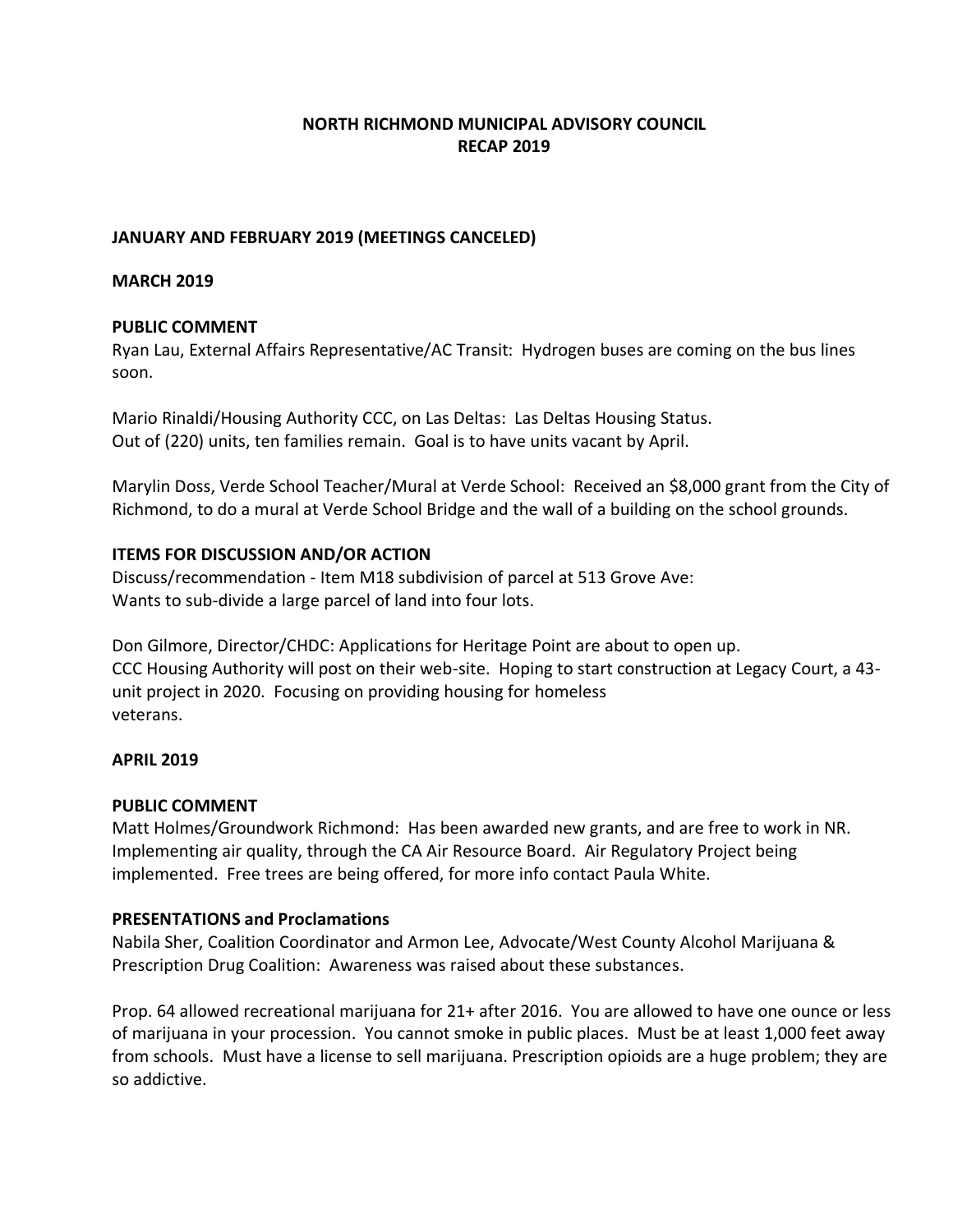**NRMAC RECAP/2019 (2)**

#### **PRESENTATIONS and Proclamations Continued**

Roxanne Carrillo, Hub Manager and Healthy Richmond Staff/Community Rollout Plan: Quality of Life Plan was reviled Saturday. There is hope for NR to become a model city. Karen suggest to set up a new governing board, for NR. Cynthia says that NRMAC is the City Council of North Richmond, and does not see any reason to make changes. Over the years the NRMAC has dedicated and implemented great works toward the betterment of the NR community.

Dr. Clark speaks out on annexation: He states that annexation of NR is dead now, until the next time it comes up.

### **OTHER AGENCY/POROGRAM REPORTS**

Robert Rogers, District Coordinator/Supervisor John Gioia's Office: Robert says that the future is bright for NR, thanks to residents working together.

**Don Gilmore, Director/CHDC:** Completion of Heritage Point is running slightly behind schedule, due to the rainy season. Questions: Will there be a grocery store: What's to become of the old shoe repair shop on Chesley, that's currently owned by the Hamp Family.

Tania Pulido, Community Service Coordinator: Earth Day on April 20th. Watershed Program recruiting students for the Green Collar Corps.

Dr. Edwina Perez Santiago, Director/REACH International Fellowship: REACH is doing well and thanks to Don Gilmore for extending Naomi House's lease. Will be working with Google in the neighborhood, they will be following REACH staff around the neighborhood. Has a food truck coming soon. REACH has been with the W. County

Detention Center for ten years, with the probation department for eleven years.

### **MAY 2019**

#### **PUBLIC COMMENT**

Rick Wesson/NR Resident: A homeless encampment, located near Brookside and Paar, is causing havoc for Mr. Wesson. Young women are hanging out in the area, servicing the truck drivers.

Thomas Summers/NR Resident: Complains about too many people living in a single house, in the NR community. This situation creates an overflow of trash/garbage.

Trash is in the streets from the overflow. At Verde and Giaramita there is way too much trash, creating a health hazard, and exposure to the the children going to school.

**NRMAC RECAP/2019**

**(3)**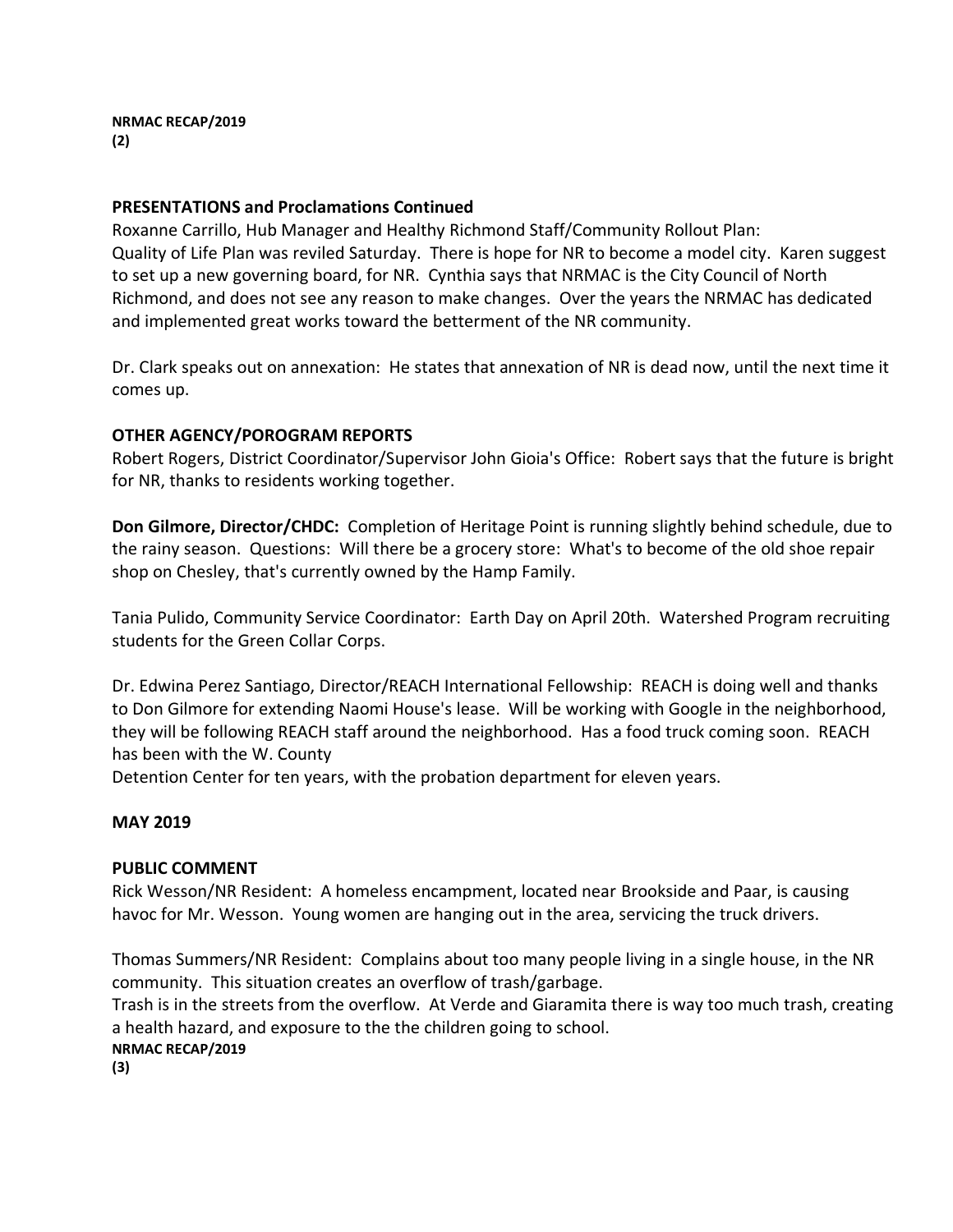### **PUBLIC COMMENT CONTINUED**

Bishop Edwina Santiago, Director/REACH International: Has a thousand-dollar reward out for the perpetrators who broke into the 4J's Restaurant and Sanctuary. Valuables and essential items/working equipment were taken.

Sherry Stanley, Director/WCWWD: There is an opening on the WCWWD, with the passing of Director Lenard Mc Neil.

#### **PRESENTATINS and Proclamations**

Russell Bloom, Director/BART-Civilian Independent Oversight Committee:

After Oscar Grants' killing, an oversight mechanism was created. The Office of the Independent Police Auditor (OIPA) is an integral component of the Citizen Oversight Model adopted by BART's Board of Directors in 2011 and refined in 2018. They ensure that complaints are investigated thorough. Independent police auditor position, they work on policy modification as well. May accept and investigate any complaint of misconduct. Any person may file a complaint. They monitor and review BART Police Department Internal Affairs Bureau Investigations. Provide a mediation option for resolving some complaints Respond to the scene of officer-involved shooting incidents and monitor the ensuing, BART Police Department investigations.

Marcus Walton, Communications Director/WCCUSD: Trustee area map for 2020. Racial polarization being alleged. A map has been created to change the school district to district based elections. School board will elect board members, based on the new districts. The map is for November 2020 alone. It will be redrawn after the 2020 census.

Sharla Sullivan, Community Affairs Representative/EBMUD: Reporting on infra structure and consumer water usage rates. Capacity is full, water quality is excellent. EBMUD has a wastewater partnership at the NR reclamation plant.

That's partnered with the County Wastewater. EBMUD provides 7.5 million gallons of recycled water per day to Chevron for their cooling towers. They are looking to expand to 20 million per day by 2040. EBMUD provides 100% of their power and have award winning resource recovery programs. EBMUD are rapidly replacing pipes along 4,200 miles of pipe. EBMUD also have customer assistance programs (50%) reduction, last year two million was applied toward this program. Customers may qualify for this program, every two years.

EBMUD is investing in solar energy creation. Energy and power is provided. Last year 4.3 million dollars annually generated from sale of energy. Rate increases over a two-year period: Proposed July 1, 2019, a 6.5 percent increase. Over the last ten years, the average increase has been about 5%. Those increases are on average of about \$5 per month. First rate increase will start on 1/20/19, the second rate increase 7/1/2020. EBMUD is a direct utility provider, sells directly to the customer. **NRMAC RECAP/2019**

**(4)**

#### **OTHER AGENCY/PROGRAM REPORT**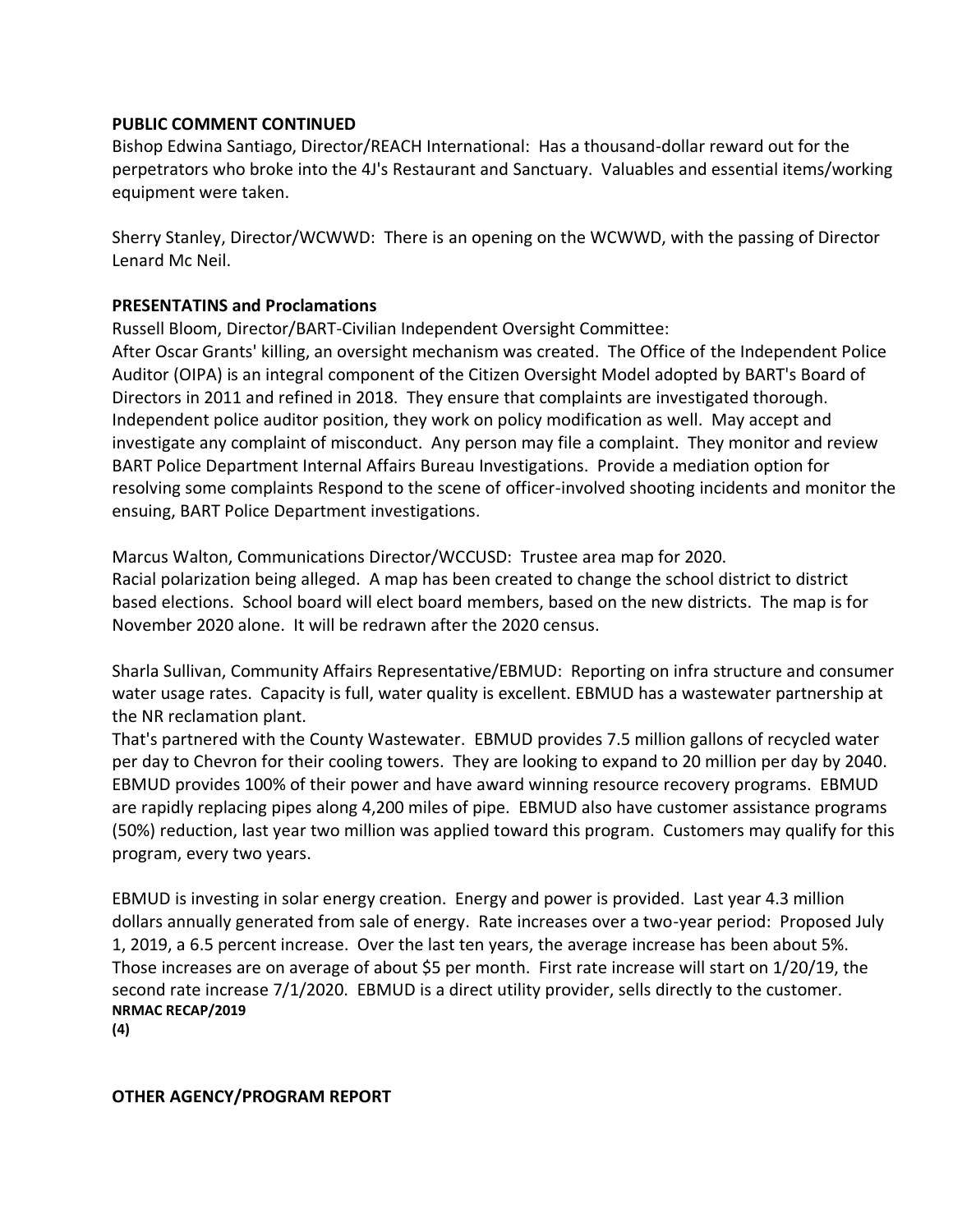Robert Rogers, District Coordinator/Supervisor's John Gioia's Office: General Plan meeting, for NR's future on May 13th, is a good one to attend. Healthy Richmond has produced a great General Plan, for the future of NR. Verde School Mural has been completed. Youth position on the NRMAC needs to be filled.

Tania Pulido, Community Outreach/Resource/Mitigation Fee funded/CHDC: Have a baseball team at Shield's and Reid. Three ECO Workshops are scheduled for June. Community wide cleanup is scheduled for June 29th.

Bishop Edwina Perez, Director/REACH International Fellowship: REACH is at a fork in the road. At this point, all goals that they set out to accomplish have basically been satisfied. Have a need to branch out.

Princess Robinson, De Andre Evans/Urban Tilth Farms: May 11th, the Mother's Day Festival of Flowers. Princess working on Wildcat Creek's Trail, creating a community vision.

Pierre Thompson, Associate Program Officer/Healthy Richmond: Community Traffic Safety Forum over the summer. Home ownership workshops. Working with RYSE and Verde School, to try to create a process for youth at Verde and Richmond High to provide input, for future community center. Historical signage in the community, also a community land trust in North Richmond.

### **JUNE 2019**

#### **PUBLIC COMMENT**

Lakeia Yancy, Representative/K-Vac Environmental Service: Representing the K-Vac Environmental Service Company. The company is a nonhazardous/gray water filtering plant. She stated that the commitment that the company made to the NRMAC, still stand. NR residents would get a fair chance of employment at the company

Don Gilmore and Cynthia Jordan gives presentation for Xavier Abrams. Abrams grew up in NR and is now District Vice President of Mechanics Bank.

Chinyere Madawaki, Director/North Richmond Center for Health: Gives history of the development of the clinic. Chinyere has been director of the center for twenty-five years. Dr. Howard has been there for twenty-five years also. The clinic has a total staff of twenty-five. Currently the clinic has 1,100 patients. Twenty-five percent are Afro American, nine percent are Asian, eleven percent are Caucasian, and thirteen percent are Spanish speaking. Eighty percent of patients live in West County. Many of them has moved out of **NRMAC RECAP/2019**

**(5)**

**PUBLIC COMMENT CONTINUED**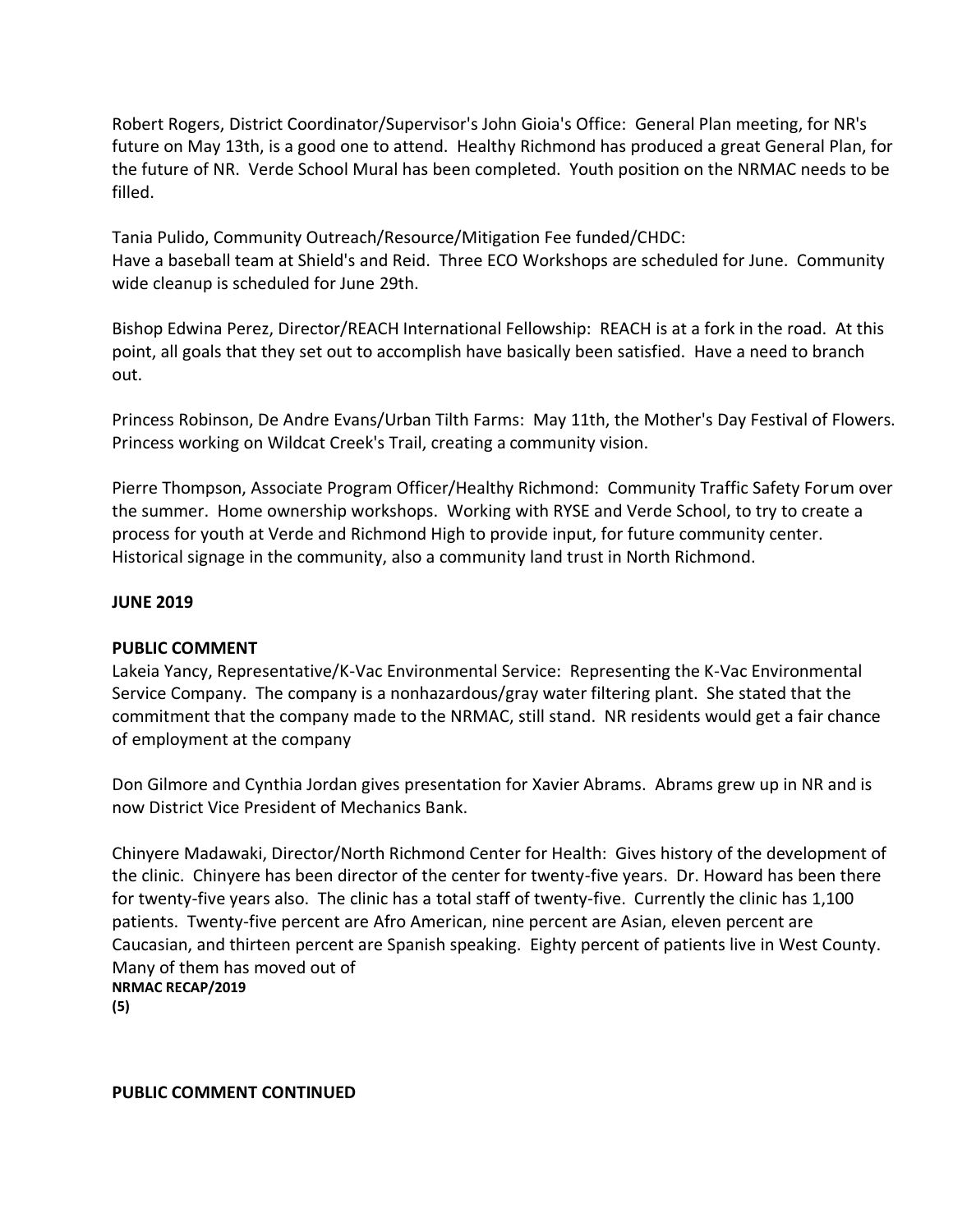NR, but continue to utilize the clinic. They have mental health services on site as well. Seeing lots of homelessness. Substance abuse continues to be an issue. A new program entitled PRIDE, focusing on hypertension, diabetes, homelessness, substance abuse. Health navigator, that assist people with social service programs. My CC Link a County/patient website, is the best.

The clinic was the first clinic in the area to have an AIDS program. It has fizzled out. Recently there was an outbreak of TB, centered at this one particular housing complex in NR. They had a really hard time getting the patients into treatment.

Jenny Robbins, Chief of Programs of H3, on homeless services: Worked at this job for twelve years. Doing outreach, referral, homeless program. You may call 211 than 1 for homeless services. CORE Outreach, is a new mobile outreach program. Have ten teams in the county now. They can provide resources, food, health, engagement, navigation and also serve as an entry point for shelters or warming centers. Children and families, seniors, handicap have priority. Recently opened up a warming center at the GRIP location in Richmond.

They have a Creek Team for the area, that is funded through Public Works. Able to go to any city of encampment to work with the homeless and to help those who want to get shelter. Also have a team funded by BART, the end of the line program.

Rick Wesson, ask about the process of the election of officers, to the NRMAC board.

### **OTHER AGENCY/PROGRAM REPORTS**

Robert Rogers, District Coordinator/Office of Supervisor John Gioia: Verde Mural is great. The Arts and Culture Commission of Richmond, funded the project.

Don Gilmore, Director/CHDC: General planning meeting was a big success, got lots of feedback for NR. The Heritage Apartments should be completed by October 2019.

Chinyere ask about the parking situation, once the apartments are completed. Presently it is a challenge for the health center and the social service staff and clients/patients to find parking, due to the workers, occupying most parking, including the Mc Glothen temple Church parking lot.

Don says that part of the planning is being analyzed and worked out, and should have an answer for her in the near future. The NR/ MOU will end soon, and we should memorialize what we want. Memorandum of Understanding, gives girth to what you want to accomplish.

#### **NRMCA RECAP/2019 (6)**

# **OTHER AGENCY /PROGRAM REPORTS CONTINUED**

Roxanne Garza, Program Manager/LISC, Leticia Chavez and Kapris James on Healthy Richmond Issues: Working on traffic safety programs and home ownership projects. This is an idea to support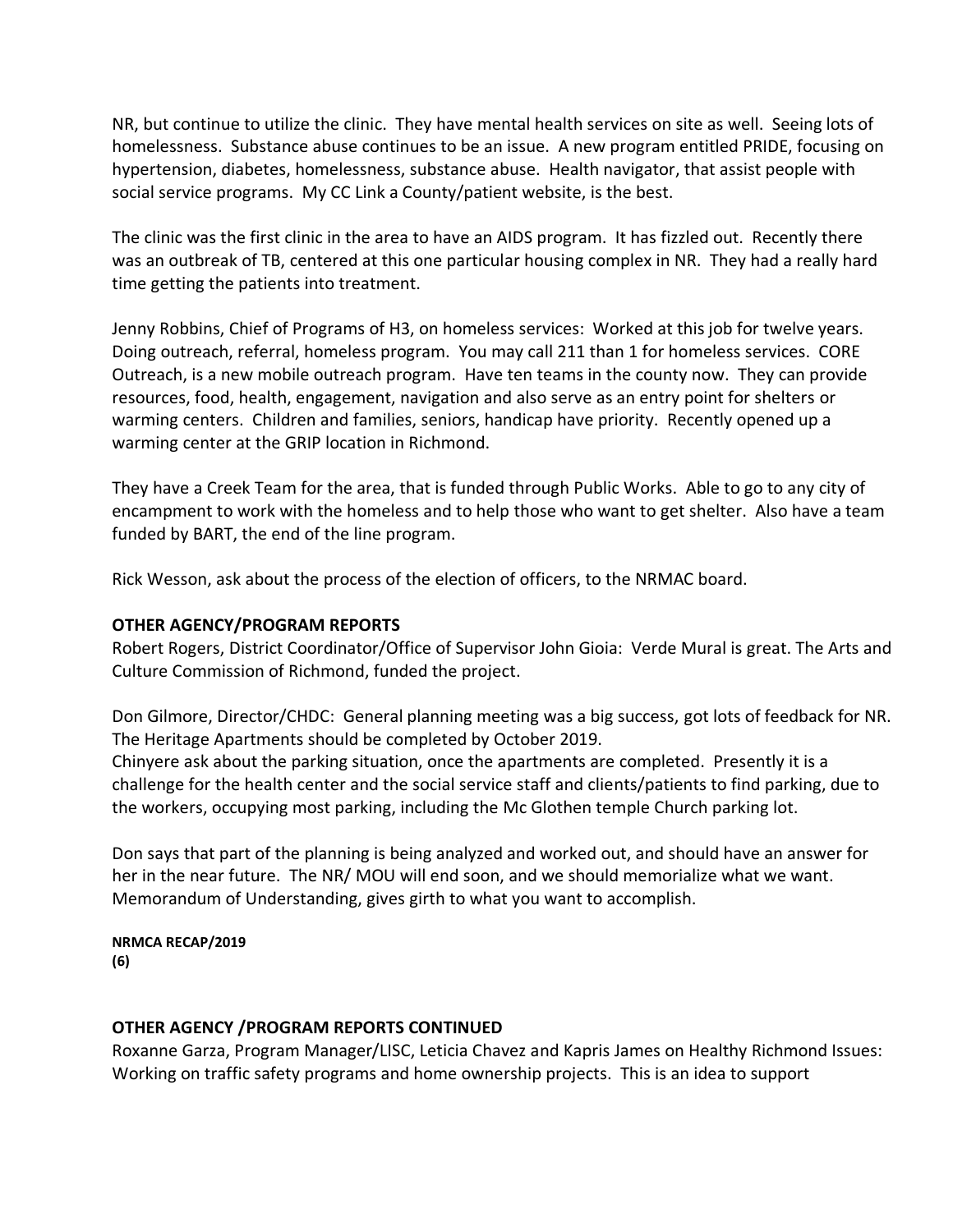entrepreneurs here in Richmond. Also bringing in RYSE to do a youth driven survey about how we can create a new youth center.

### **JULY 2019**

### **PUBLIC COMMENT**

Regina Cuevas/NR Resident: Speaks on landlord raising apartment rent in the neighborhood. Asking for rent increase protections and code inspections.

The residence is located at 417 Verde Avenue. Rent has increased by \$850 in the last two years.

LaShanda White, Administrative Chief/City Manager Office/City of Richmond:

An old car trade in is being sponsored. Solar programs are being offered, to home owners. The City of Richmond is banning the sale of plastic straws. Recent article in the S. F. Business Times, featuring an article pertaining to Richmond and NR.

### **PRESENTATIONS and Proclamations**

La Shanda White/City of Richmond-Department of Children: Funding establish in 2018. It cost \$250,000 and \$700,000 to develop. Funding will start to go out 7/1/21. Youth Development is a landmark achievement for the City of Richmond. Needs to create 15-member oversight board. Residents are being encouraged to join.

Princess Robinson announces that she will no longer be the director at the garden. De Andre Evans will be the new director. Princess is working on the project: Beautify Wildcat Creek.

### **ITEMS FOR DISCUSSION AND/OR ACTION**

Max Slendebroek/Lumber Yard Owner-Report from applicant for proposed development project on 541 Davila Road: Family longtime lumber yard owners in the Bay Area/Albany CA. Looking to expand business operation, at the site listed above.

Working with Redwood and Cedar lumber. Want to go in create a garden wall. Will work on the lumber at this site. House is on land, want to use it for employee housing. Also use half of an acre of the site for gardening, goats and chickens. Three large trucks per month, making deliveries. Plan on hiring Richmond residents. Could employee up to twelve people.

NRMAC members express concern over use of land near school. Other residents want to rezone to stop industrial uses. **NRMAC RECAP/2019**

**(7)**

# **OTHER AGENCY/PROGRAM REPORTS CONTINUED**

Stephanie Ny, Director/Love Your Block: Working with UC Berkeley YPlan:

Doing a community service project this summer, (100) students from Japan will join them on July 29th, for a day of action to implement ideas from Verde School students. Sites: Market and Fred Jackson Way, South of Wildcat Creek on Fred Jackson Way and The cull de sac on the North end of Truman. Another mural is planned for the North Richmond area.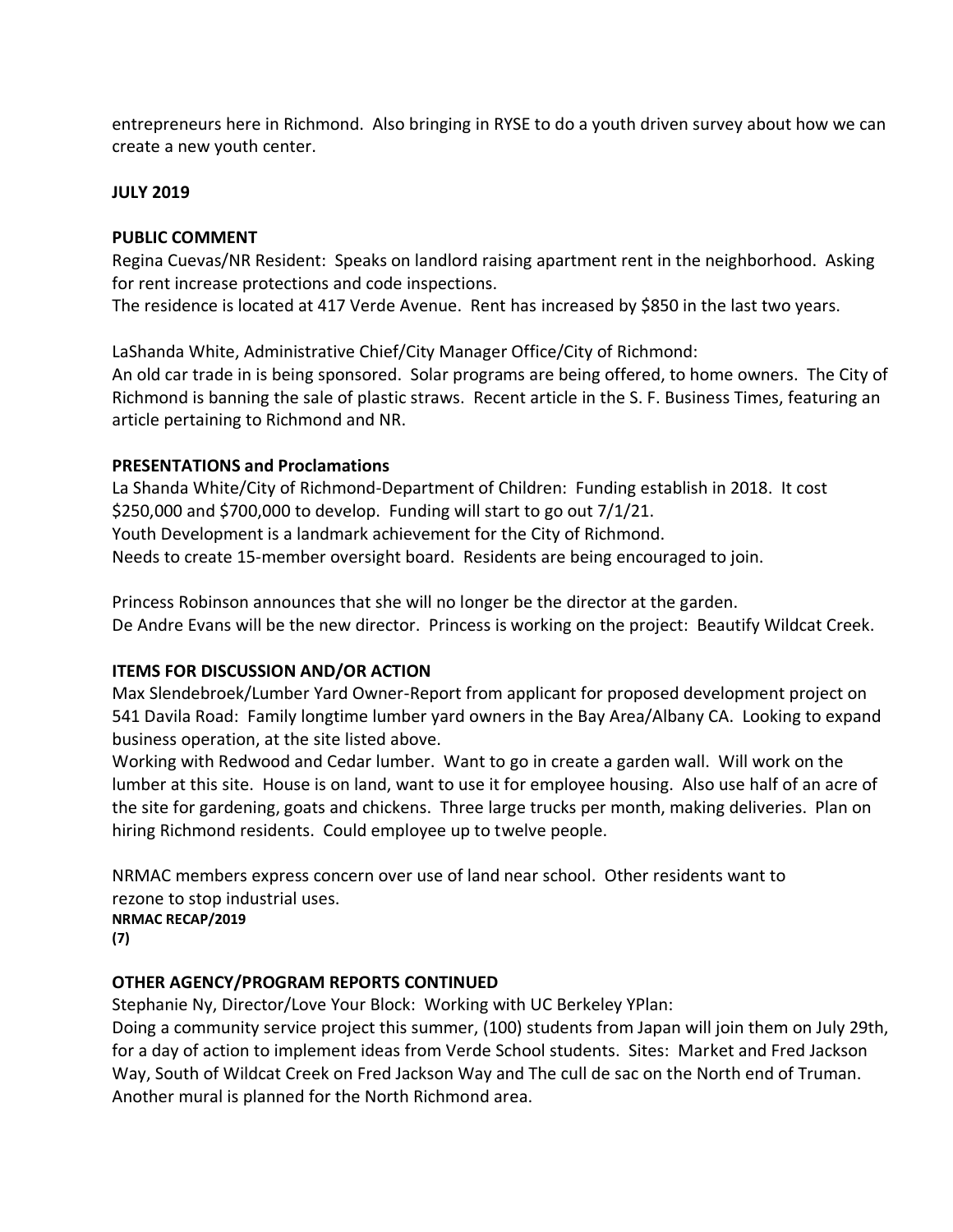### **AUGUST 2019 (MEETING CANCELED)**

#### **SEPTEMBER 2019**

#### **PUBLIC COMMENT**

Cynthia ask about the upkeep of the landscape at the Senior Building. Don said that CHDC is in charge of that, and would make arrangements to have the garden and front lawn maintained. Also comment on the run-down appearance of the community. The community was not like this when she grew up. Residents had nice houses, up kept lawns with beautiful flowers and backyards with huge gardens. Now the community looks like a Barrio community. An excess amount of abandoned cars cluttering the streets. High fences enclosing the properties. Should be a limit on the height of a fence or the design of a fence in front of a residential property.

#### **PRESENTATIONS and Proclamations**

Mary Halle/CCC Pubic Works: Reporting on the: Fred Jackson Way - First Mile-Last Mile project. This work picks up from the 3rd Street Enhancement Project.

A 3.3-million-dollar grant was awarded toward the project. Phase one will be aimed for one mile or less, which is the sweet spot for non-car transit, hence the name first mile and last mile. Focusing on pedestrians, bicycles and cars. Cracked sidewalks to be replaced with new sidewalks, street trees, road re-surfacing, curb extensions, bicycle lanes on both sides of the streets. Trees planted will be using a new bio-filter system, entitled: Storm Tree Management System. Integrates common street trees with storm water runoff. System has an open design for the tree roots, with the ability to draw moisture from surrounding soil, verses confined roots in a closed box system. Intentions on planting approximately (40) new trees on corridor, and have various tree species options from which the community and NRMAC can select. County Public Works will water and maintain the trees.

Shiri Buss/from UC Berkeley's YPLAN: Last summer the University of CA, hosted projects working with children, ages K-High School. They worked with the 5th graders at Verde School, asking them what did they want for their community. Conclusion: Get rid of trash in the community -greenery- prideadvancement. This program has hosted Japanese students every year for the last seven years. Last year and this year some of those students spent time in NR. Created a mural on Fred Jackson Way. **NRMAC RECAP/2019**

**(8)**

### **OTHER AGENCY/PROGRAM REPORTS**

Robert Rogers, District Coordinator/Supervisor John Gioia's Office: Las Deltas is an ongoing struggle; team effort is needed to keep the area safe.

Dr. Edwina Perez Santiago, Director/REACH International Fellowship: Has been helping the homeless. Seeing a lot of squatters in the vacant units at the Las Deltas Housing. Their building has been broken into several times.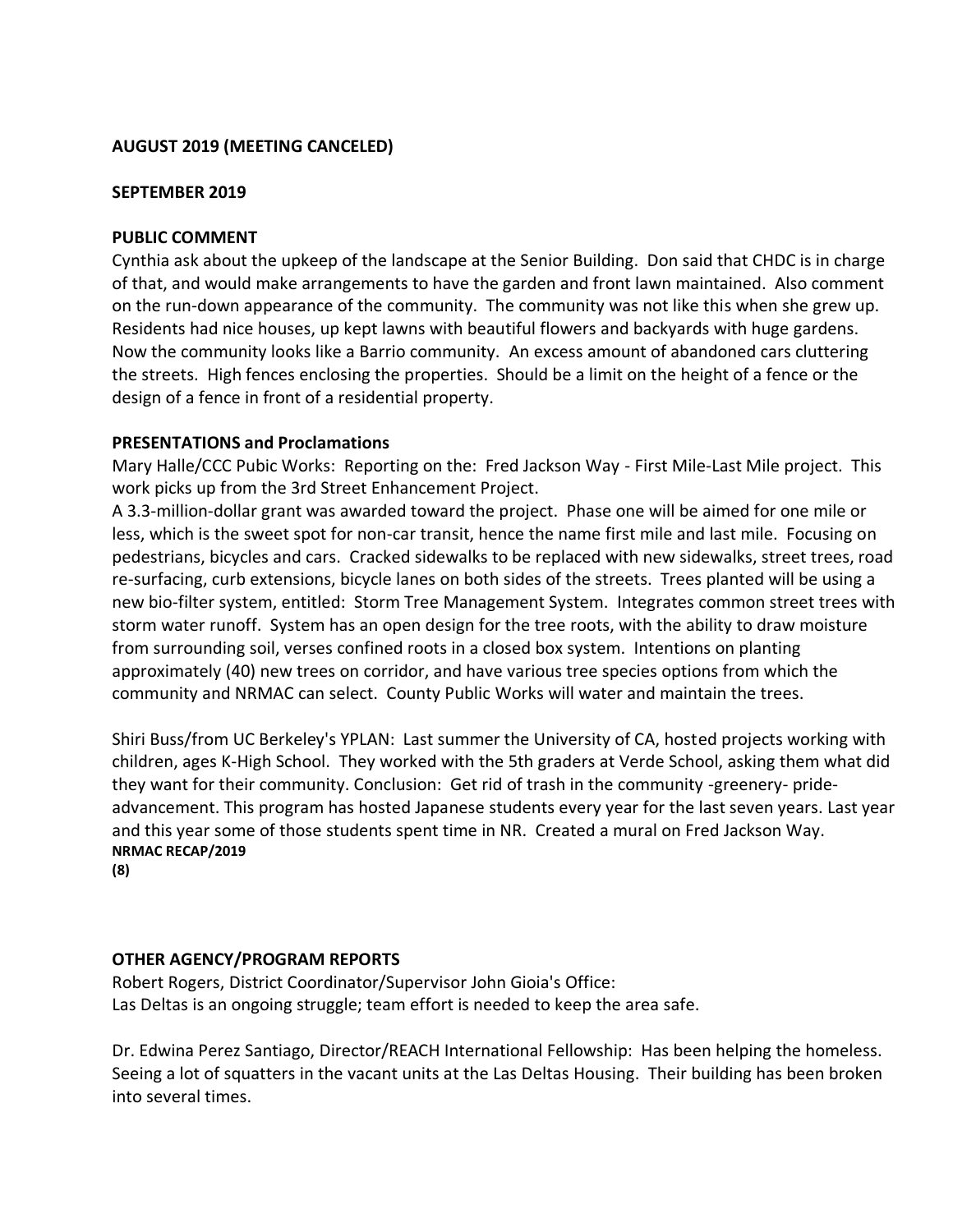Janie Holland/CHDC: Tania no longer holds the position of Community Service Coordinator. A job announcement is listed, for Bilingual Service Coordinator for the NR community.

### **OCTOBER 2019**

### **PUBLIC COMMENT**

Diego Garcia, Coordinator/North Richmond 16th Annual Shoreline Festival: He is the new coordinator of the festival, upon Lana Martella's resignation. He expresses the importance of NR CBO's presence and participation at the festival. Cynthia is seeking volunteers from NR to help out at the festival, and has asked NR organizations to participate in the event. Henry and Cynthia gave a short history of the origins of the festival. A campaign to save the Brunner Marsh from industrial use, was spearheaded by NR Activist, and local Environmental groups.

The end results: The marsh was purchased by EBRPD, restored and named after the campaign leader Mr. Whitney Dotson/The Dotson Marsh.

### **PRESENTATIONS and Proclamations**

Misha Lasur and Latresse Alford on City of Richmond R-Transit Programs:

City of Richmond's Paratransit Program, is now called R-Transit, for age 55 or older or disabled the program services the NR area. Riders can travel to any destination between the Cities of Richmond, El Sobrante, San Pablo, North Richmond, Kensington, and Pinole. You may travel throughout West County for no more than \$4 on reservation and \$5 same day reservations. RAPID offers R-Transit clients a subsidy to use Lyft (24/7) for on demand trips in the R-Transit service area. Also offers a subsidy to travel to and from the CCC Regional Medical Center and Veterans Hospital in Martinez.

John Steere, Watershed Planner/CCC Public works: Fred Jackson Way/Rain Gardens: Presenting on the Green Benefits District, benefit improvement district that the property owner voters in a given area can approve. Using mitigation funds for these purposes may be a good option, these green projects can be a viable mitigating tool. Over a period of three years, project priorities were narrowed down. Eleven projects in Supervisor John Gioias district. **NRMAC RECAP/2019 (9)**

# **PRESENTATIONS and Proclamations Continued**

Four priority projects in North Richmond. The program has been successfully applied in San Francisco's -Dog Patch Neighborhood.

A GBD allows neighbors to substantially improve the maintenance of green space and parks in their district for a relatively modest dollar-per-square foot assessment by spreading cost over a broad area. Work is scheduled for Fred Jackson Way.

Parr Blvd will become a green street. Reducing flooding and becoming a better quality of life. NR Watershed Connections-A multi benefit urban greening demonstration project. Urban Tilth-CCC Public Works Department and The Watershed. Focuses on the planting of perennial grasses, shrubs, and/or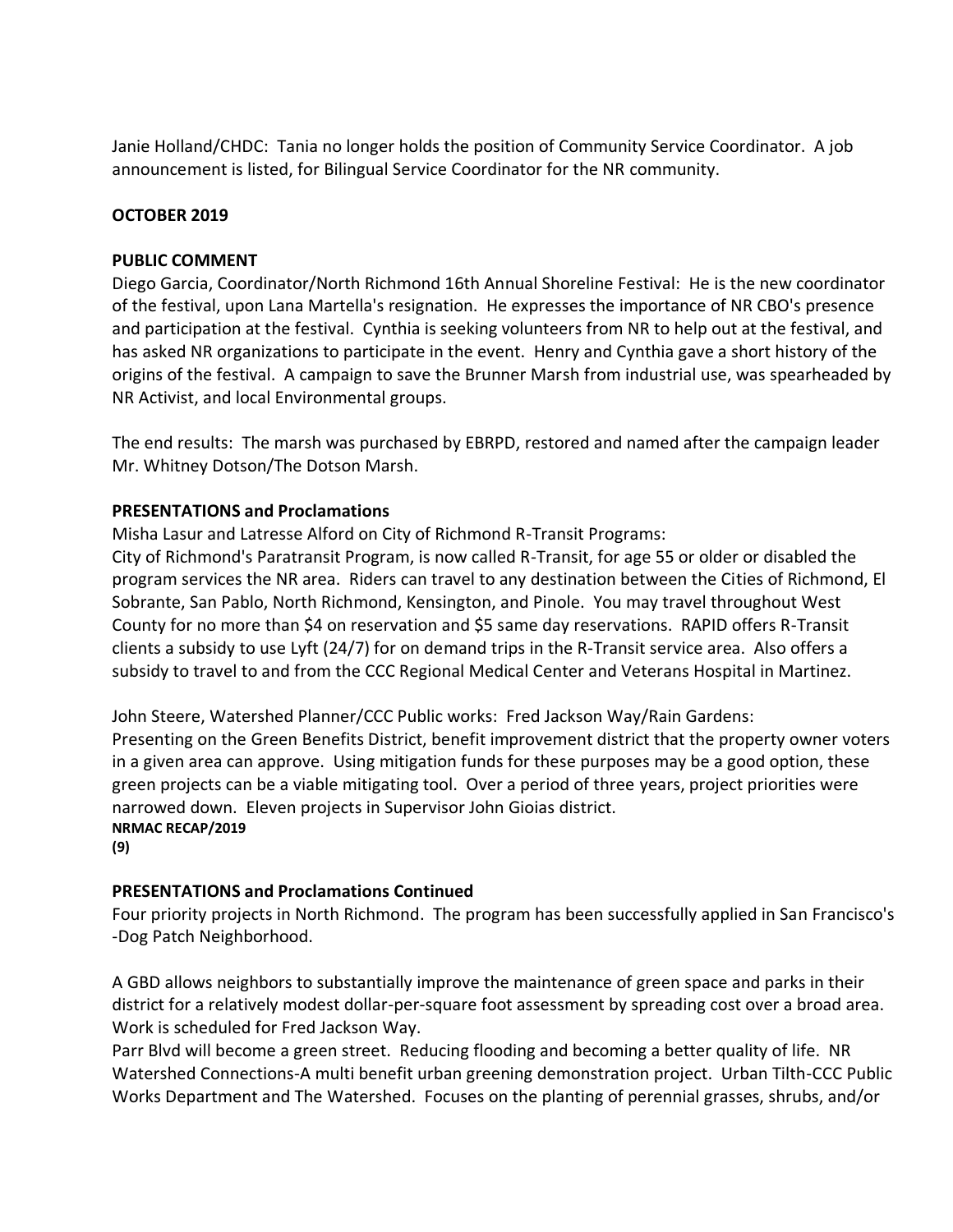trees planted in drainage basins or swales. In NR will be the planting of trees. For the first five years, Watershed will maintain the trees.

Janie introduces Sidney Maghana, who started work, replacing Tania/NR Community Service Coordinator.

Robert Rogers, District Coordinator/Supervisor John Gioia's Office: Supervisor Gioia helped get passed moratorium of all justice fees in the county. A tremendous victory for fairness and justice. Climate change meeting at NRMBC tonight.

CHDC will take some residents (a group of eight) to Chicago, on October 17-20th, for Leadership Training. Heritage Point move in should start in November.

#### **NOVEMBER 2019**

#### **PUBLIC COMMENT**

Dr. Edwina Perez Santiago: REACH Fellowship International: Continues to serve the community and elsewhere, expediting numerous projects.

Beverly Scott/Board Member: Announces that substance abuse programs have funding for community based organizations. Prisons have the funding so please contact them for reentry and transitional funding.

#### **PRESENTATIONS**

Kevin Platt, CCC Fire Battalion Chief/CCC Fire Protection District: Presenting on the operations of the County fire protection district and the North Richmond area. Services provided are: fire, rescue, and EMS. Services are provided to more than a million people across a 304 square-mile district, and through mutual aid, in and around the 20 cities and unincorporated communities of the County.

**NRMAC RECAP/2019 (10)**

### **PRESENTATINS CONTINUED**

Paula White and Sara Gurdian/CCC Watershed Project: The projects aim is to plant 50 trees in front of NR resident houses. Upcoming projects will be the Hope Gardens, which will include a paid position, volunteers, and community events. Focusing on pretty, succulent, and native flowers for community beautification.

Darlene Rios Drapking and Mahammad Ahmed/Representative 2020 U.S Census/2020. The goal is to count everyone in the United States. Census data is confidential and safe. There are only ten questions on the Census. This will be the first electronic Census. Presently material is available in 13 languages. As of march 12th, the system will be supporting (58) languages. April 1st is the first day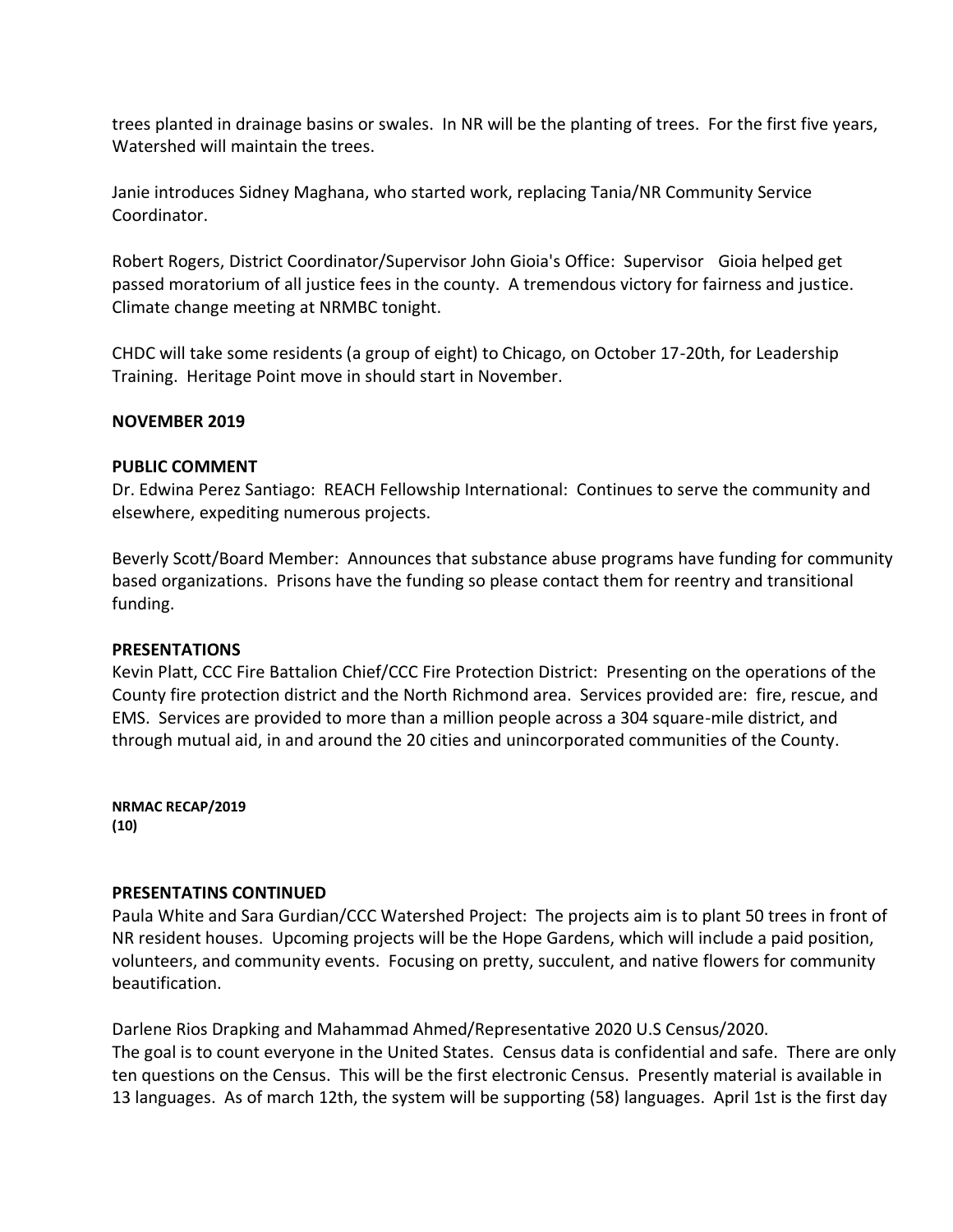of the Census. The field manager is hiring people from local communities. Jobs: Numerator, at a pay rate of \$25 an hour. minimum work week is 20 hours, may work up to 40 hours a week. Employment is guaranteed for eight weeks, with possibility of extending. Will be holding workshops in the communities, to get the people counted.

Sherry Stanley, Director/WCWD: Would like to continue to serve the NR community. District being asked to switch from at large to district elections.

Sherry request that the NRMAC send a letter to the WCWD, to say they like and support Sherry Stanley and would like her to continue to represent NR.

### **OTHER AGENCY/PROGRAM REPORTS**

Robert Rogers, District Coordinator/Supervisor John Gioia's Office: Holiday party to benefit Verde School students.

Don Gilmore, Director/CHDC: Heritage Point is scheduled to open soon. Cynthia say's information that she received from housing only (4) displaced Las Deltas families applied for housing at Heritage Point.

Sidney Magana/Community Service Coordinator-Mitigation Fee Funded: Sidney reports on the illegal dumping. Little League Baseball will start up soon.

Annie King-Meredith/Board Member: Annie passes out flyers from air resources meeting over the weekend. There will be air monitoring here in the NR area. Neighborhood Air Quality Mapping.

**NRMAC RECAP/2019 (11)**

#### **DECEMBER 2019**

#### **PUBIC COMMENT**

Merill Pierce, 5th Grade Teacher/Verde School: Last year was able to take 5th

graders on a weekend trip to Lake Tahoe. Another trip is planned for this year.

More children are expected to participate this year. Some of the children have never been to the snow before. Activities include hands on experience, snow shoeing,

and science. In the process of fundraising for the trip. A \$12,000 goal is set for this year. So far \$6,000 has been raised.

Cynthia thanks every one that donated to the annual Senior Casa De Manna Thanksgiving Dinner. The seniors were so delighted, they very seldom have events, such as this in the community.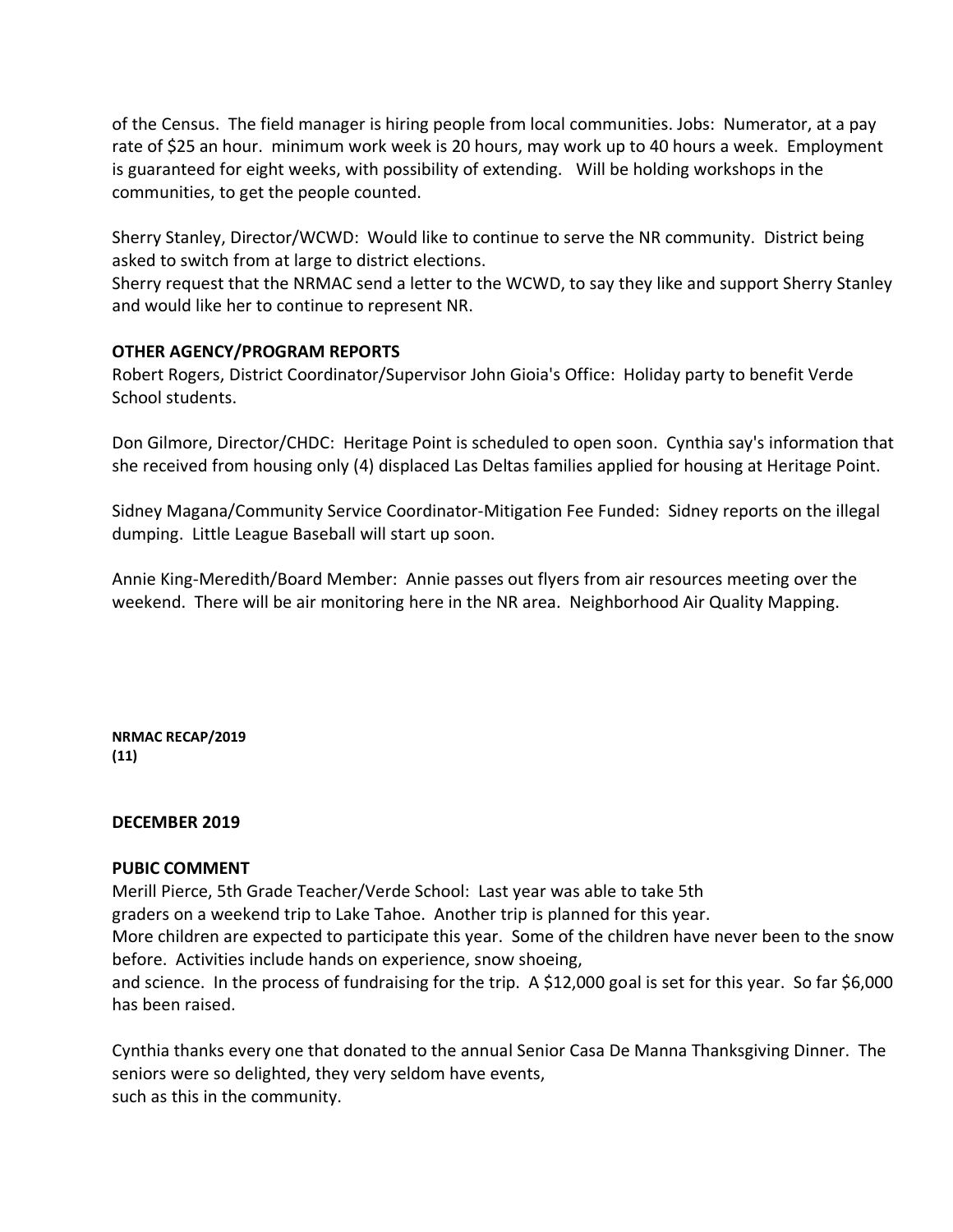#### **PRESENTATIONS and Proclamations**

Ari Gibanov and Marco Montoxn/EXTENET: Application for wireless telecom equipment on existing pole at 233 Grove Ave. #WA19-0006: Proposing a mini cell tower at 233 Grove. Will improve cell reception in the area and infrastructure in the community for emergency calls. There is an existing mini tower, they want to put covers on and update the equipment. They are in partnership with Sprint.

They have looked at alternate sites and this is the lest intrusive and best site. OSHA has done study of the proposed project. Must abide by FCC Ruling. PG&E approves of this project.

Cynthia ask about current monopole tower on Chesley. Ari says hers is much smaller and less intrusive. Karen asks what the benefit to the community is? Janie ask why not locate on the Parkway, that's where people loose phone reception.

There's no quorum present, item cannot be voted upon.

### **OTHER AGENCY/PROGRAM REPORTS**

Robert Rogers, District Coordinator/Supervisor John Gioia's Office: Reports on the Verde School Children's Holiday Benefit Drive. This year instead of toys, books will be provided, courtesy of West County Reads. They are also sponsoring a youth mural project to beautify the school.

The First Mile/Last Mile Project, trees have been adopted by the NRMAC. Job news: Stephine Ny, has job openings at Love Your Block/ Mobile Tool Library has opening for Mobile Tool Manager and Assistants.

#### **NRMAC RECAP/2019 (12)**

\*\*Acknowledging Joe Pulido's presence at the meeting tonight. He is so devoted to the NR community.

Henry ask about occupying a scattered housing authority site, for the purpose of setting up a NR Museum. Robert say's that's possible.

Sidney Magana, Community Service Coordinator/CHDC: There's an increase in dumping. Getting adjusted to her new position.

De Andre Evans, Director/Urban Tilth Garden: Volunteer Day was a great success Saturday. Past activities were: Harvest Festival, Dia Los Muertos, Halloween Party. Winter Solis Event, December 14th.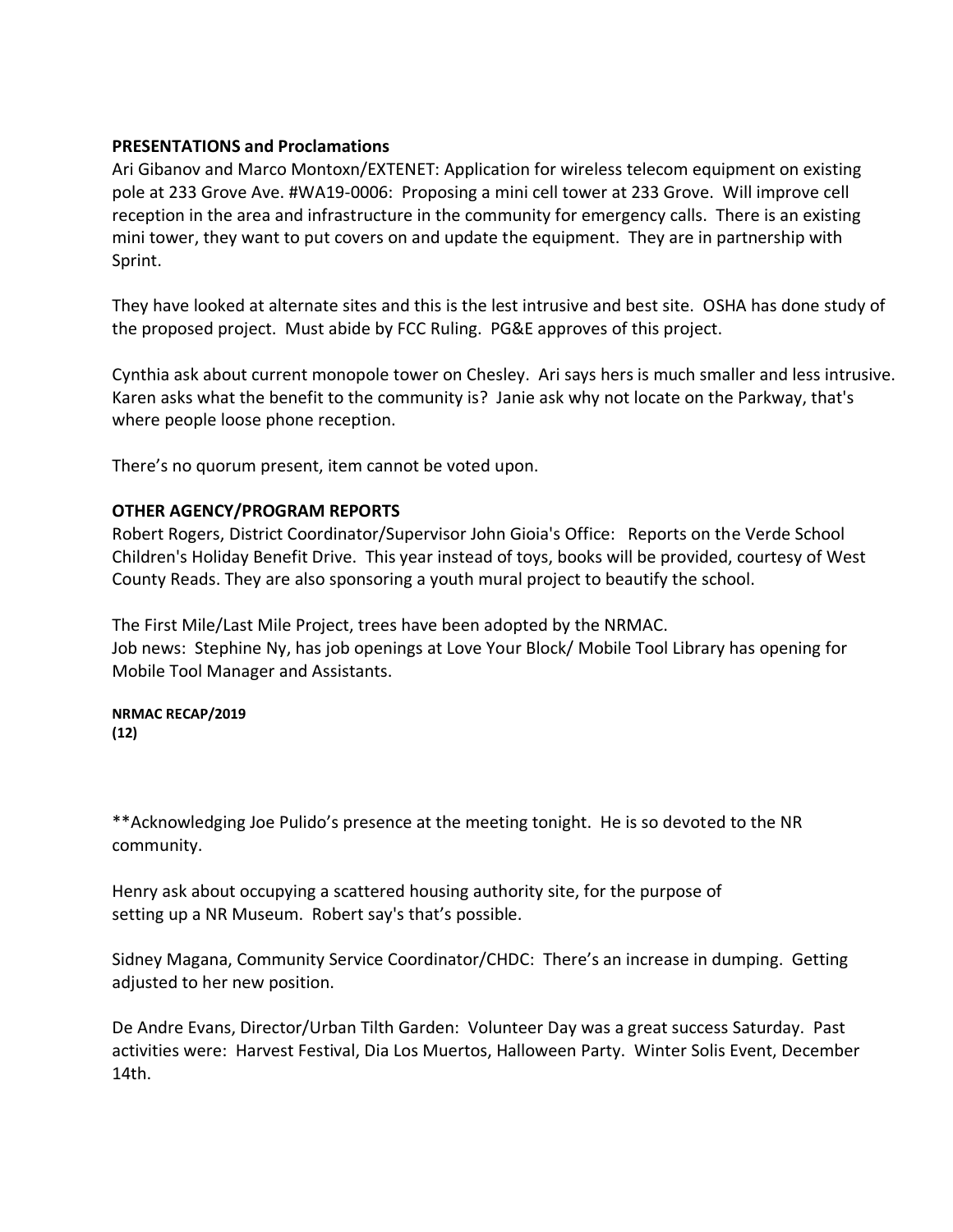Karen Garcia, Activist/Healthy Richmond: A youth center has been established as a great necessity in the community. They are working with RYSE, trying to figure out how to service the youths in the community.

# **NORTH RICHMOND MUNICIPAL ADVISORY COUNCIL RE-CAP 2019**

# **LAW ENFORCEMENT AGENCY REPORTS**

# **JANUARY AND FEBRUARY 2019 (MEETINGS CANCELLED)**

### **MARCH 2019**

Lt. Buford, Officer Cumberson/CCC Sheriff's Dept./ Robert Nelson, Special Assistant: Reporting for January and February 2019. Crime has been down in recent months. Thursday, man found deceased in the Wildcat Creek. No children saw the incident. An autopsy was conducted, and no foul play was determined. There has been a rash of burglaries on businesses along Parr Blvd.

Bruce Atkins/NR Resident: Bruce complains about the treatment that he received from a particular CCC Sheriff Officer. He has had problems with this deputy before. This officer has had several complaints, brought up against him regarding his working relationship within the community. Robert and Lt. Buford will find out more about the situation with the deputy.

Officer Abernethy/CHP: Reporting for January and February 2019: Have been towing vehicles with expired registrations. Finding vehicles with expired tags: (2011, 2016, and 2017.) Sixteen stolen vehicles were recovered. Two vehicles towed, three abandoned vehicles towed. Yellow (72) hour warning stickers are being placed on parked vehicles. Working extra hard on traffic/speed enforcement.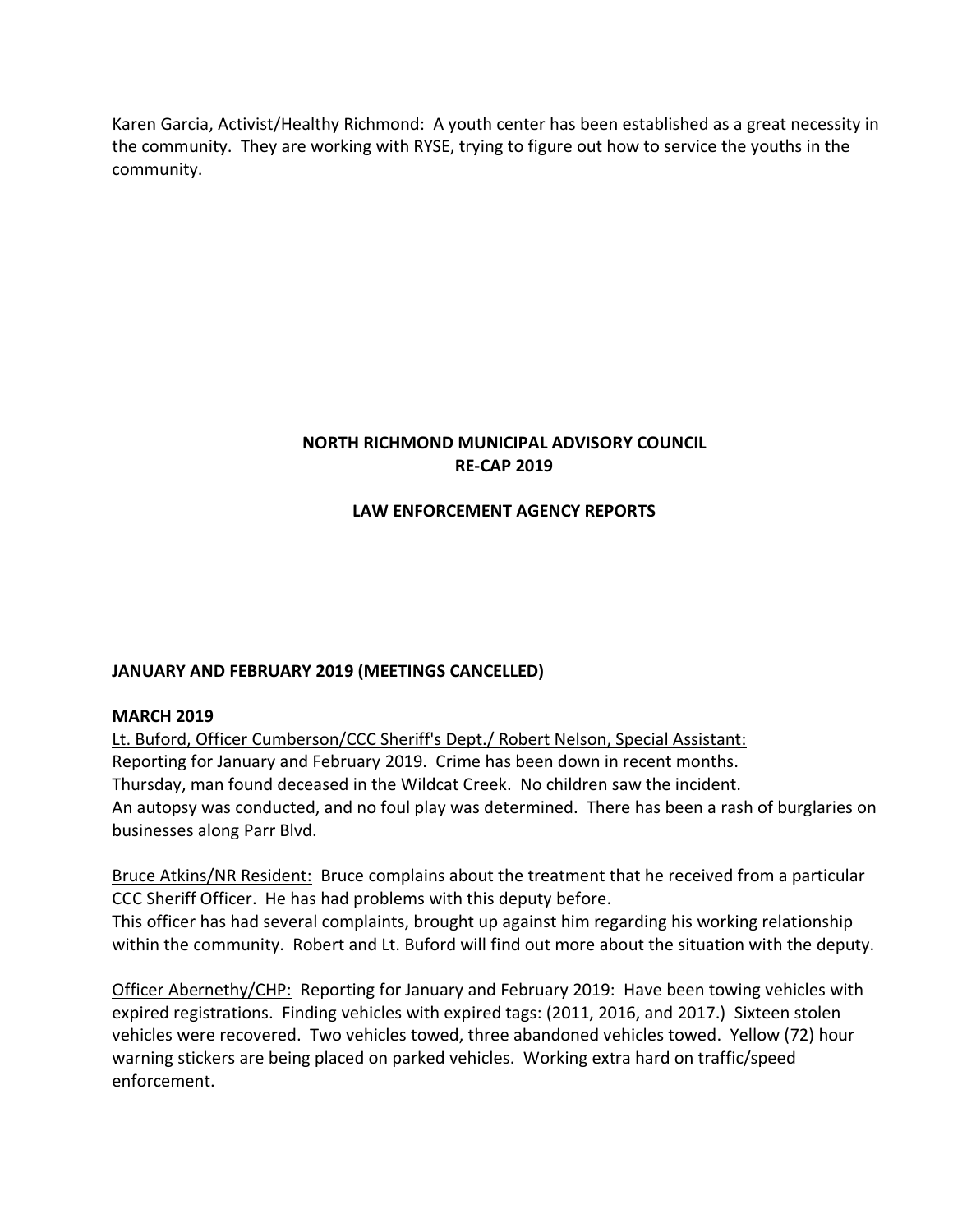Members of the audience, spoke out about the street sweeping signs. The street sweepers are not complying to the signs. Officer ask if any new signs have been installed as of lately.

Robert Nelson, Special Assistant to Sheriff Livingston: He is expanding community outreach efforts of the office, geared toward the North Richmond community.

The Sheriff's Department and Mr. Nelson are excited about the outcome of the events for children, hosted by them during the Xmas Holiday season, at the Senior Center.

### **NRMAC-LAW ENFORCEMENT AGENCY REPORT-RECAP/2019 (2)**

### **APRIL 2019**

Deputy A. Saki/CCC Sheriff's Department: Reporting for the month of March 2019. Crime is down, there was one assault with a deadly weapon. That incident occurred at 1600 1st. Street.

Officer Hodges/RPD: Reporting for the month of March 2019. Nothing major to report. A few vehicles were stolen. A suspect was fleeing with a rifle on Kelsey, and he ran into a house on Gertrude Ave. The suspect was bitten by a dog, prior to being apprehended. The individual was administered medical attention by the RMS.

Officer Abernethy/CHP: Reporting for the month of March 2019. Busy with stolen vehicle pickups and towing abandoned vehicles. Resident is asking for a pickup of abandoned vehicles, located at 1722 and 1724 Fred Jackson Way. The cars are without license plates, have been parked there on the street, for over a year.

Mr. Wesson complains about a considerable number of parked vehicles, that are either abandoned/stolen. Annie reports chop shops on 5th and on Truman.

# **MAY 2019**

Deputy Durant/CCC Sheriff's Department: Reporting for the month of April 2019. Crime is down, one burglary. The homelessness situation at Las Deltas is out of hand. The department did a raid, at the units. Eight trespassers/squatters were arrested. There was a shooting on First Street, suspect is identified, the investigation in ongoing.

### **JUNE 2019**

Lt. Buford and Deputy Duran/CCC Sheriff's Department: Reporting for the month of May 2019. Has no complaints in the last 30 days. Feuding in the neighborhood, youths amongst themselves. Rich Wesson says that the homeless are breaking and entering into elder resident's houses.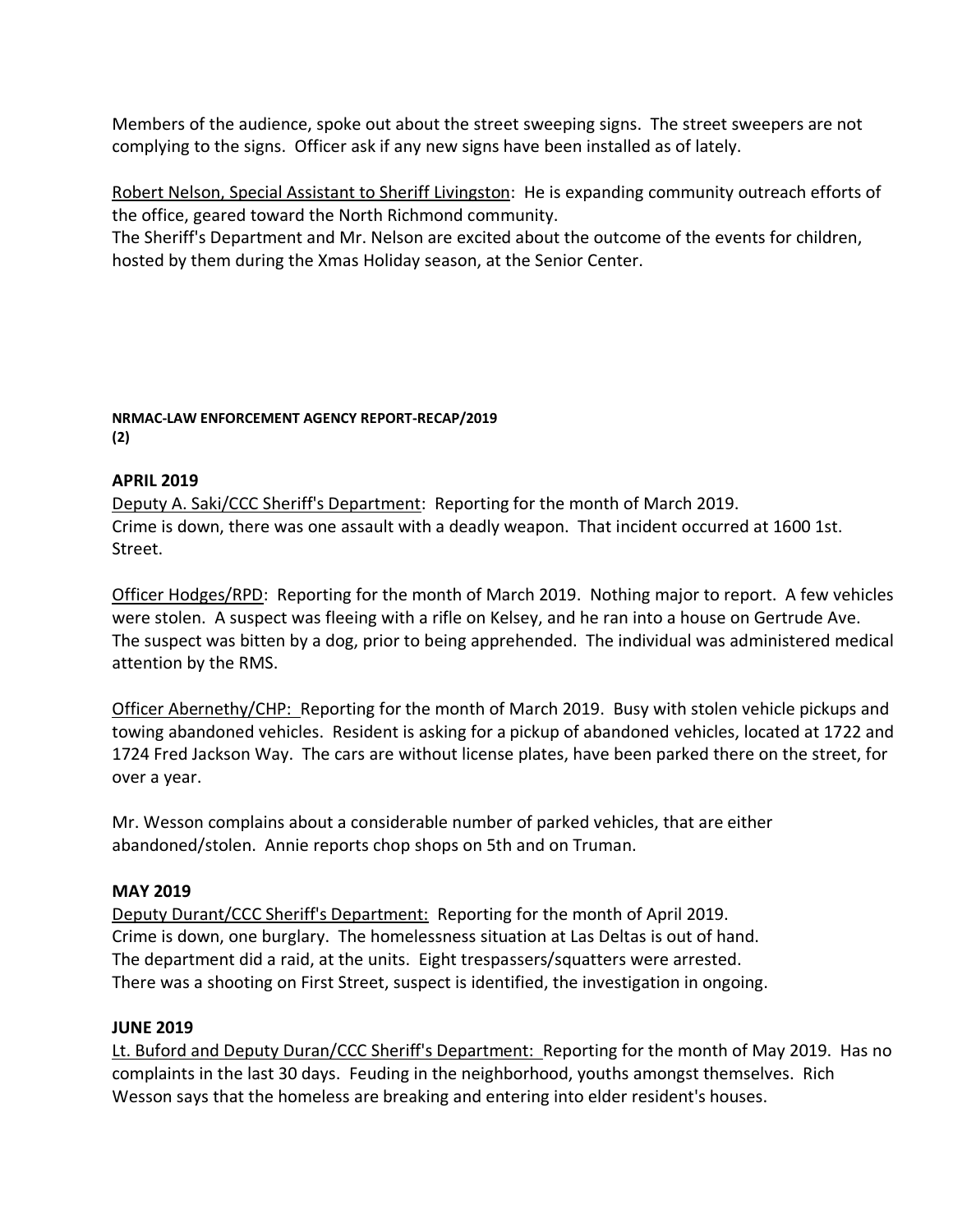Officer Abernethy/CHP: Reporting for the month of May 2019. Abandoned vehicles have been an issue. Eighty vehicles have been towed in the last two months. Thirteen of them were stolen, fortynine vehicles had expired registrations for over six months. CHP is still working on removing vehicles with 2016 expired registration.

There is extensive speeding on the Parkway. Annie say that we need new street paint and markings for traffic safety at certain sites. Henry ask what type of charge is joyriding. Answer joyriding is a felony.

**NRMAC-LAW ENFORCEMENT AGENCY REPORT-RECAP/2019 (3)**

### **JULY 2019**

Officer Culberson and Officer Duran/CCC Sheriff's Department: Reporting for the month of June 2019. Crime has dropped down, by an extremely large percentage. Two major crimes occurred in the area, commercial burglary, and domestic violence. Problems at 1725 Fourth Street, a housing authority property. Parkway Estates, problems with street sweeping signs, and illegal parking. Law enforcement agencies had (37) vehicles removed from the streets of NR

Officer Anderson/RPD: Reporting for the month of June 2019. Crime is down in NR. Thief's from commercial business and residence. Thief's of car parts such as, batteries, catalectic converters, personal items from inside the cars. Transit population is likely the culprit. City of Richmond is setting a good no homicide rate.

### **AUGUST 2019 (MEETING CANCELED)**

### **SEPTEMBER 2019**

Officer Culberson/CCC Sheriff's Department: Reporting for July/August 2019. Crime down in the community. The Sheriff's Department collected school supplies and donated them to Verde School, to help start off the school year.

Annie complains about loitering at 5th and Grove Streets. The department is aware of the problem, and is making efforts to resolve the matter.

There is a problem with homeless squatters at a 4th and Market Street vacant unit. Department working with housing to get the utilities turned off. Break-ins at the 4J's Restaurant. Graffiti on walls of vacant project houses, being looked into.

Officer Hodges/RPD: Reporting for the months of July and August, 2019.

There was a shooting in Parchester, and then in Central, three North Richmond juveniles have been apprehended and charged. Also, early 2000-year model, F-250 Ford trucks are being stolen often in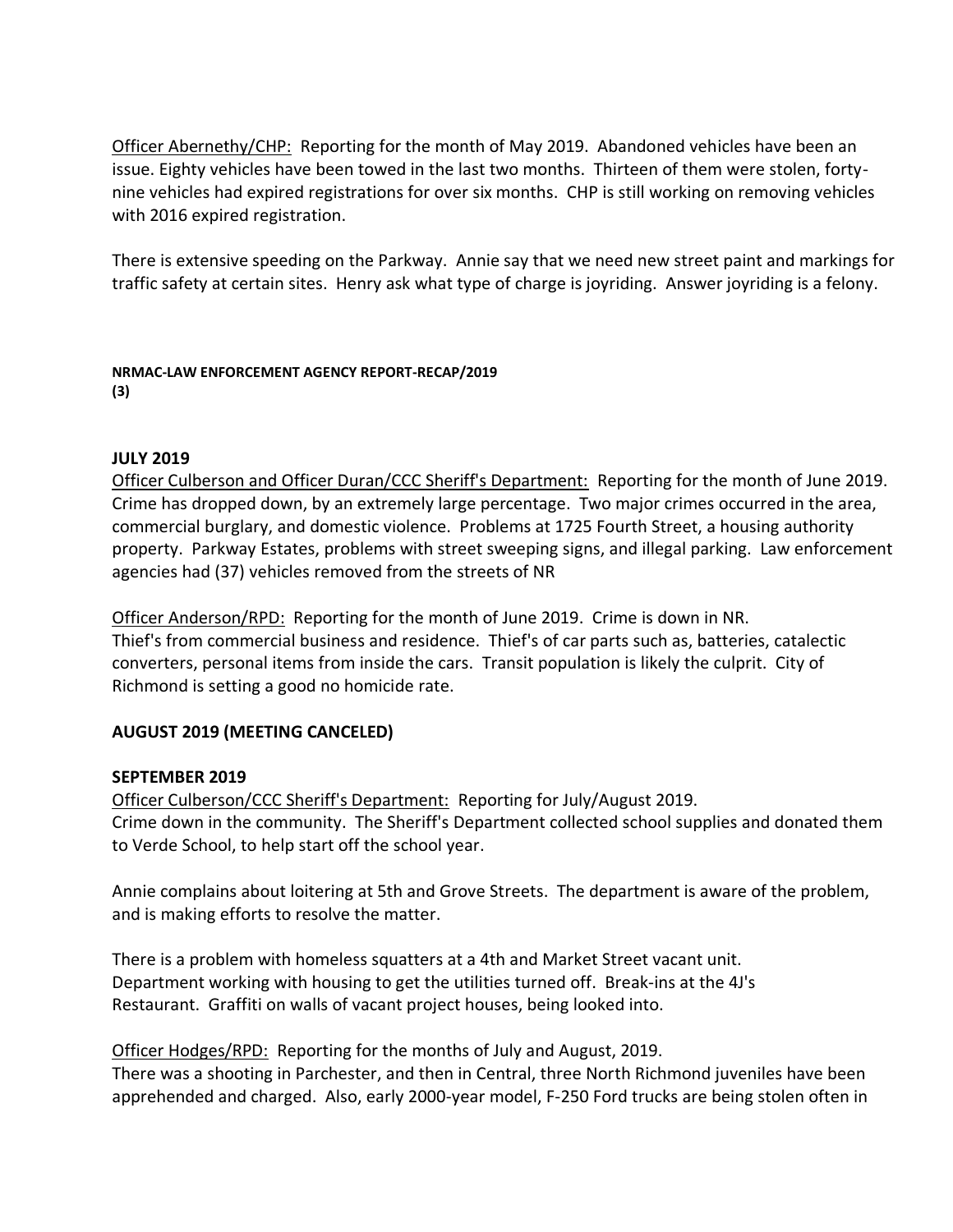the area. Complaints about drug trafficking at Kelsey and Duboce. A large stash of heroin was found and recovered by law enforcement.

Officer Abernathy/CHP: Reporting for the months of July and August 2019.

Towing vehicles for various violations. Stolen vehicles recovered. RPD will put out a digital speed limit monitoring sign soon. Focusing on 1st Street, has taken reports of multiple of crashes at 1st Street and Fred Jackson Way.

**NRMAC-LAW ENFORCEMENT AGENCY REPORT-RECAP/2019 (4)**

# **OCTOBER 2019**

Lt. Buford and Deputies/CCC Sheriff's Department: Reporting for the month of September 2019. Crime is down. There was a shooting incident on 9/22/19 at 5th and Chesley Streets. Detectives are working on solving the case. Working on solvingreducing the homeless situation.

Officer Abernathy/CHP: Reporting for the month of September 2019. Very little to report. Crime is down in the neighborhood. Working to facilitate traffic on Chesley. Working on RV problems, squatters living in them, parked in the neighborhood. CHP have speed detector/read out trailer in locations in the neighborhood to monitor traffic and speed. The trailer is mobile and is utilized thru out West County.

# **NOVEMBER 2019**

Deputy Brook CCC Sheriff's Department: Reporting for the month of October 2019. Crime is down in the community. There were five incidents in the neighborhood. On one of the burglaries, the suspects were caught at the scene.

Officer Hodges/RPD: Reporting for the month of October 2019. Crime is down, there are no violent crimes to speak of. Lots of activity pertaining to stolen vehicles.

Officer Abernathy/CHP: Reporting for the month of October 2019. Traffic control efforts continue. Vehicles are being stopped for expired registrations, and warrants are being served.

### **DECEMBER 2019**

Deputy Brooks and Deputy White: Reporting for the month of November 2019. Had a homicide at the market on the corner, and have issued warrants for the arrest of suspects. The homicide victim was identified as Ms. Sains, grandson.

Shop with the Sheriff Department this year. Good day for the children to go shopping at Wall Mart. Each child is issued a \$100 gift card, to shop for themselves and family.